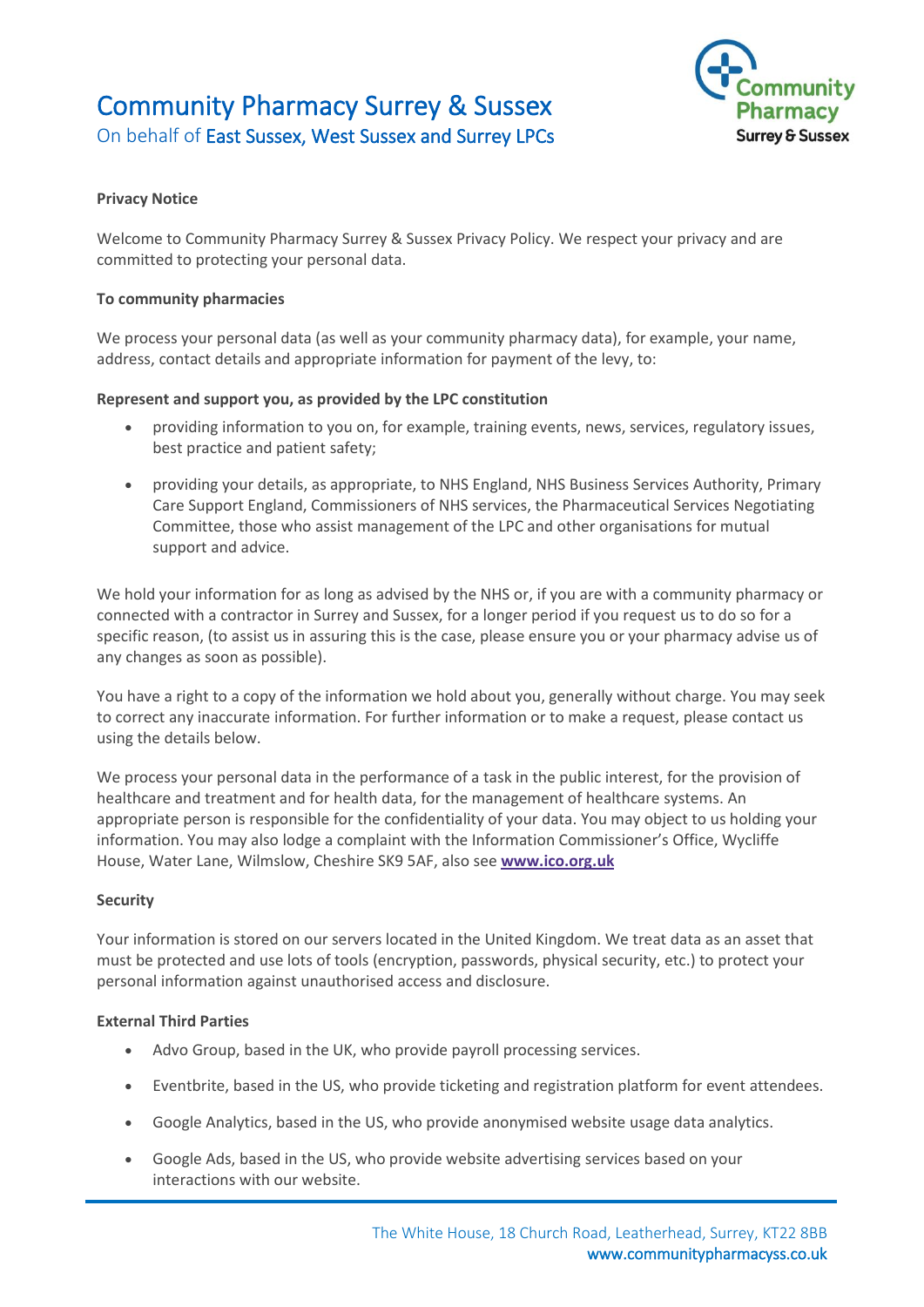## Community Pharmacy Surrey & Sussex On behalf of East Sussex, West Sussex and Surrey LPCs



- HM Revenue & Customs, regulators and other authorities acting as processors or joint controllers based in the United Kingdom who require reporting of processing activities in certain circumstances.
- Mailchimp, based in the US, who provide a marketing automation platform and email marketing service.
- PayPal, based in Luxembourg, who provide payment processing services.
- QuickBooks, based in the US, who provide an accounting software package.
- Survey Monkey, based in the US, who provide services in connection with surveying members.
- TECRES, based in the UK, who provide IT support services.
- Zoom, based in the US, who provide webinar services for event attendees.

#### **Visiting Our Website**

We look after your personal data when you visit our website **[www.communitypharmacyss.co.uk](http://www.communitypharmacyss.co.uk/)**. Our site uses cookies, which are tiny files that are downloaded to your computer, to improve your experience. Here's more about what information they gather, how we use it and why we sometimes need to store these cookies. We will also share how you can prevent these cookies from being stored however this may downgrade or 'break' certain elements of the site's functionality. For more general information on cookies see the Information Commissioners article on **[Cookies](http://www.ico.org.uk/for_organisations/privacy_and_electronic_communications/the_guide/cookies)**.

We use cookies for a variety of reasons detailed below:

In most cases there are no industry standard options for disabling cookies without completely disabling the functionality and features they add to this site. It is recommended that you leave on all cookies if you are not sure whether you need them or not, in case they are used to provide a service that you use.

#### **Disabling Cookies**

You can prevent the storing of cookies by adjusting the settings on your browser (see your browser's "Help" function for how to do this). Be aware that disabling cookies will affect the functionality of this and many other websites that you visit. Disabling cookies will usually result in also disabling certain functionality and features of this site. Therefore, it is recommended that you do not disable cookies.

#### **The Cookies We Set**

#### *Reporting Forms*

When you submit data through a form such as those found on contact pages or comment forms, cookies may be set to remember your user details for future correspondence and/or to identify spam submissions.

#### *Third Party Cookies*

In some special cases we also use cookies provided by trusted third parties. The following section details which third party cookies you might encounter through this site.